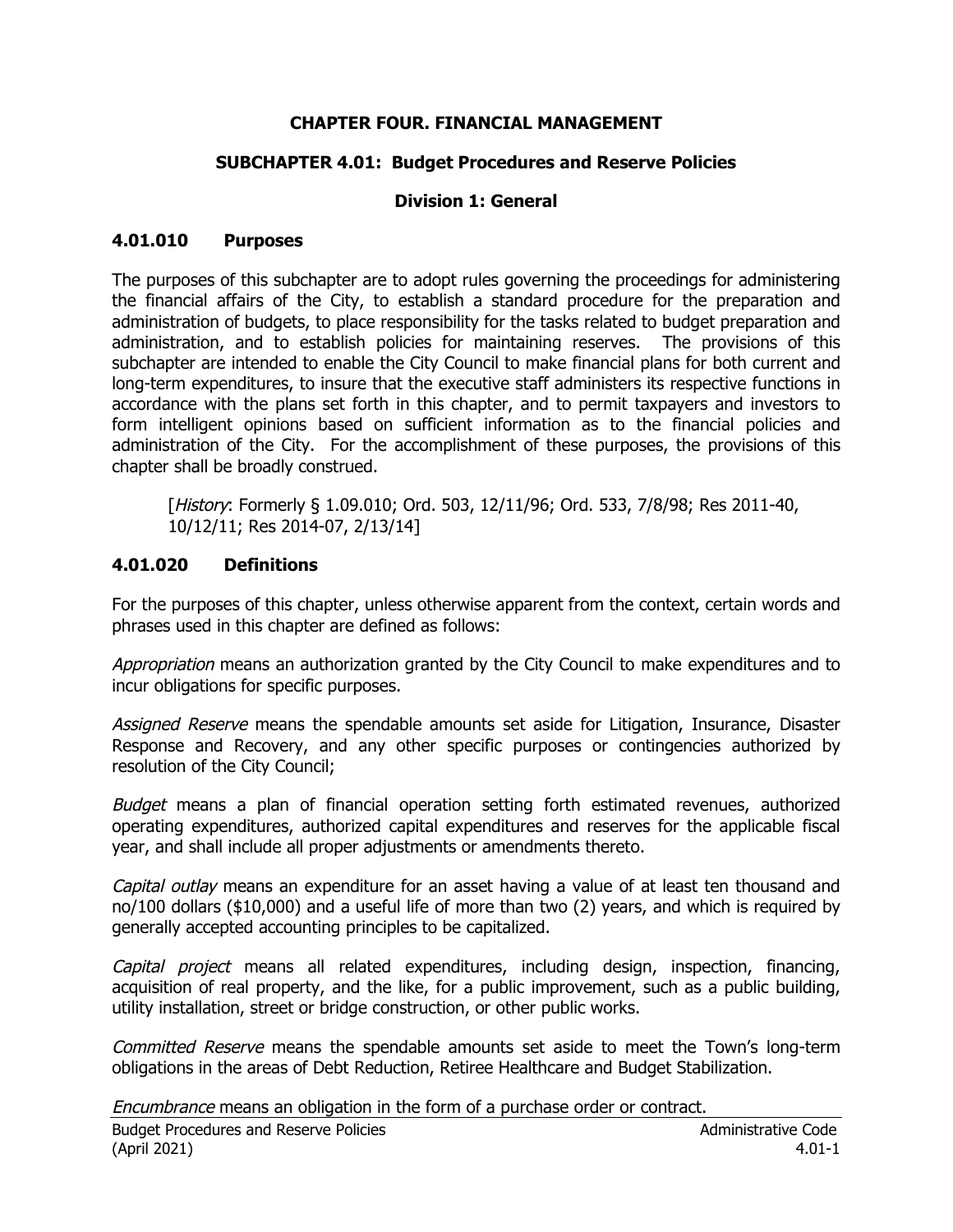Expenditure means any charge incurred.

Fiscal year means the year beginning on July 1 each year and shall end on June 30 of the subsequent year.

Full Time Equivalent means the decimal equivalent of a full-time employment position; i.e., one full time position is 1.00 FTE and one quarter-time position is .25 FTE.

Nonspendable Fund Balance means the amounts associated with inventories, prepaid expenses, and other items legally or contractually required to be maintained intact, such as cash with the fiscal agent.

Reserve means an amount set aside for future projects, contingencies, and unforeseen events.

Restricted Fund Balance means the amount that are subject to externally enforceable legal restrictions imposed by outside parties (i.e. creditors, grantors, contributors) or that are imposed by law through constitutional provisions or enabling legislation.

Unassigned Reserve means the amount of the spendable fund balance that is not otherwise appropriated, or accounted for in the Assigned Reserve or the Committed Reserve.

Unencumbered appropriation means that portion of an appropriation not yet expended or encumbered.

Total Reserve means the sum of the Unassigned, Assigned and Committed Reserves.

[History: Formerly § 1.09.020; ORD. 503, 12/11/96; ORD. 533, 7/8/98; ORD. 666, 2/13/08; Res 2011-40, 10/12/11; Res 2014-07, 2/13/14; Res 2018-47, 10/24/18]

## **Division 2: Budget Procedures**

### **4.01.030 Procedure for Adoption of Budget**

(a) The City Manager shall submit to the City Council a proposed budget on or about May 31 of each year.

(b) Prior to adopting the budget, the Town shall post notice of and hold at least one public meeting followed by one public hearing on the proposed budget, which shall be at least five days apart. The budget may be adopted at the same meeting at which there is the public hearing.

(c) The budget for the ensuing fiscal year shall be adopted not later than June 30 and shall be adopted by resolution of the City Council.

 [History: Formerly §1.09.030; ORD. 503, 12/11/96; ORD. 533, 7/8/98; Res 2011-40, 10/12/11; Res 2014-07, 2/13/14]

### **4.01.040 Proposed Budget and Budget Message**

(a) The proposed budget shall include, but not be limited to: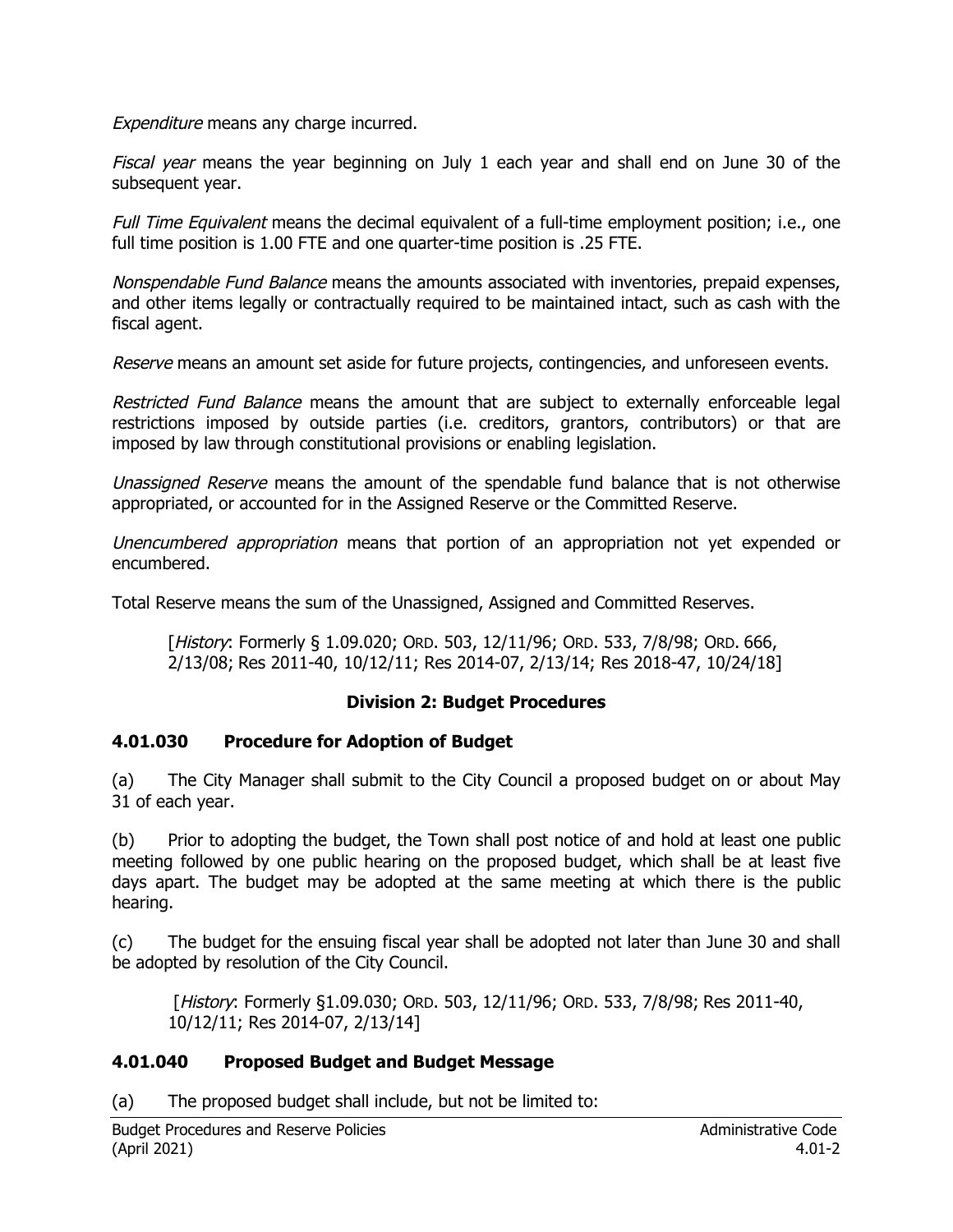- (1) The City Manager's budget message;
- (2) Line item schedules of revenue by source;
- (3) Line item schedules of expenditures by department and function or by program;
- (4) A summary of estimated available fund balances;
- (5) Line item schedules of reserve(s); and
- (6) The appropriation limitation for the budget year.

(b) The budget message submitted by the City Manager shall explain the budget, contain an outline of the proposed financial policies for the fiscal year, and describe the important features of the budget plan. The budget message shall set forth the reasons for important or significant changes from the current year in appropriation and revenue items and shall explain any major changes in financial policy.

(c) As a part of the budget message, the City Manager shall include, or attach thereto, a program of proposed capital projects for the budget year and (for planning purposes only) the four (4) fiscal years next succeeding the budget year, together with comments thereon and any estimates of costs prepared. The adoption of a budget for a fiscal year shall not be an authorization of the capital projects for subsequent years described in the budget message except as specifically authorized by the City Council.

(d) Attached to the budget message shall be such supporting schedules, exhibits, and other explanatory material, in respect to both current operations and capital improvements, as the City Manager believes useful to the governing body. The proposed budget shall include historical data on revenue and expenditures by major category.

[History: Formerly § 1.09.040; ORD. 503, 12/11/96; ORD 533, 7/8/98; Res 2011-40, 10/12/11; Res 2014-07, 2/13/14]

## **4.01.050 Adoption; Effect**

(a) The adoption of a budget, an amended budget, or a supplemental appropriation shall constitute an authorization to the appropriate Department Head to expend funds for the items specified in the budget up to the total annual amount specified for that line item, subject to the limitations set forth in this ordinance.

(b) Upon adoption, the budget shall be in effect for the entire fiscal year, subject to adjustment or amendment as set forth in this ordinance.

[History: Formerly § 1.09.050; ORD. 503, 12/11/96; ORD 533, 7/8/98; Res 2011-40, 10/12/11; Res 2014-07, 2/13/14]

## **4.01.060 Failure to Adopt**

If the City Council fails to adopt the budget on or before June 30, the proposed budget, as submitted, shall constitute an appropriation as to all expenditures proposed therein until August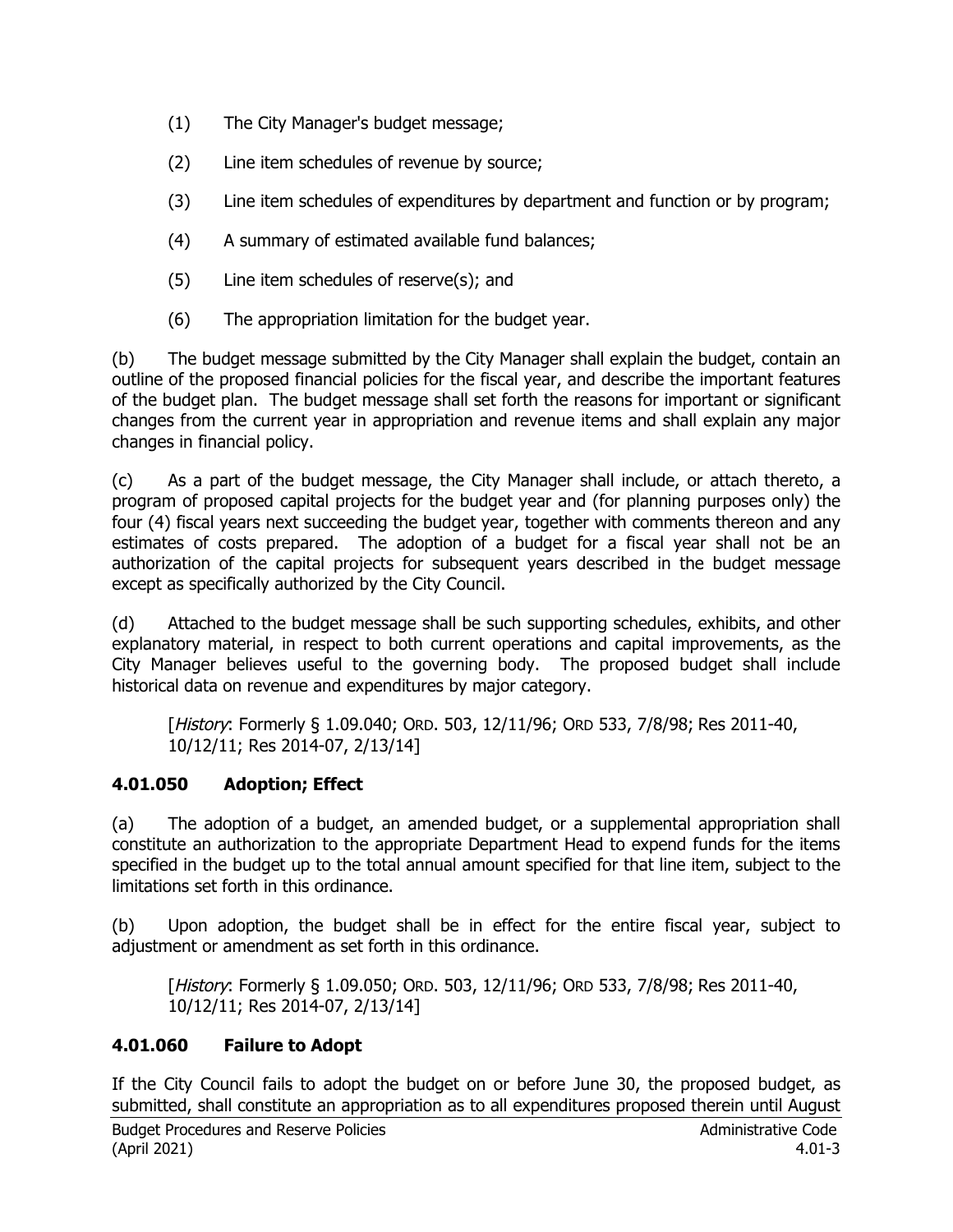31 or until further action by the City Council, whichever occurs first, except that such failure to adopt shall not authorize the hiring of an additional employee or the expenditure for any capital outlay requested in the proposed budget. The sole purpose of this section is to provide for continuing authority to incur expenditures for a period of sixty (60) days pending final City Council action on the budget.

[History: Formerly § 1.09.060; ORD. 503, 12/11/96; ORD. 533, 7/8/98; Res 2011-40, 10/12/11; Res 2014-07, 2/13/14]

### **4.01.070 Adjustments to Budget**

(a) Within thirty days after adoption of a Budget or amended Budget by the City Council, the City Manager may adjust the budget or amended budget for any of the following purposes:

- (1) To conform any authorized expenditure or estimated revenue, including any Budget Schedule in the Budget Message, to final City Council action adopting the Budget;
- (2) To reflect all required debt service payments in accordance with the official statements filed by the City's auditors; or
- (3) To complete any capital improvement project or discharge any obligation under contract or purchase order previously authorized by the City Council.

(b) At any time after adoption of a Budget or amended Budget by the City Council but within thirty days after receipt of the following information, the City Manager may adjust the budget or amended budget for any of the following purposes

- (1) To reflect changes relating to personnel obligations, such as retirement rates, payroll taxes, health benefits and salary increases mandated by a Memorandum of Understanding with an employee bargaining unit; or
- (2) To reflect changes in other insurance costs, such as liability insurance, workers' compensation insurance, and deductibles.

(c) The adjustments authorized by this section shall include an increase in authorized expenditure and the transfer of funds from an undesignated line item to the adjusted line item, or vice versa.

(d) The City Manager shall make a written report to the City Council by August 31 explaining each adjustment and the reasons therefore.

(e) At any time after adoption of a Budget but prior to the completion of the annual financial audit, the City Manager may adjust the capital budget carryover appropriations to restore project budgets to City Council previously approved appropriation levels. At the City Manager's discretion and consistent with City Council's direction during project adoption, unspent project budgets may be excluded from carryover appropriation analysis. A summary of carryover analysis shall be presented to the City Council within 30 days of the annual audited financial update.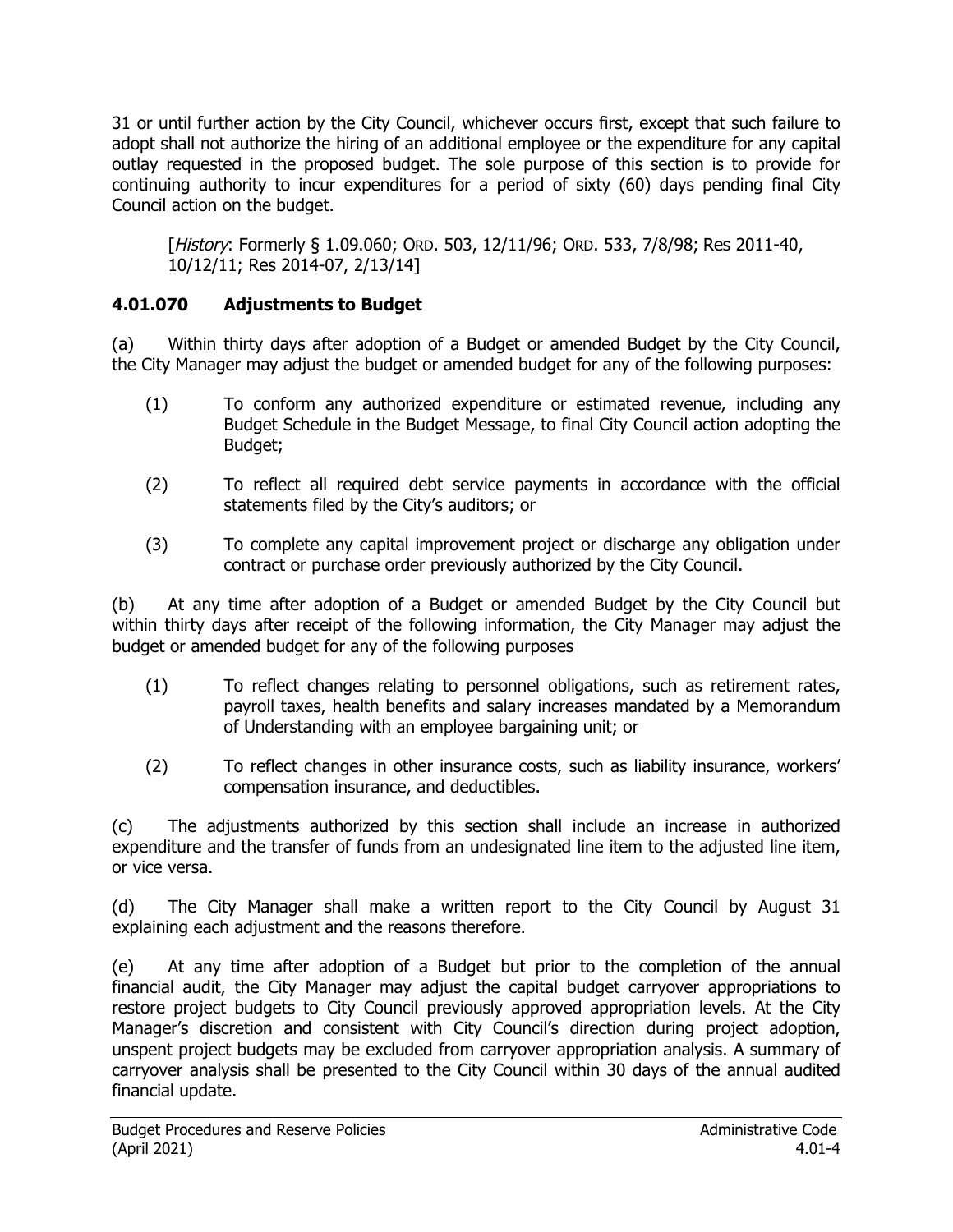[History: Formerly §1.09.070; ORD. 503, 12/11/96; ORD 533, 7/8/98; Res 2011-40, 10/12/11; Res 2014-07, 2/13/14]

### **4.01.080 Amendments to Budgets**

The City Council may adopt amendments to the budget, make revisions, or approve supplemental appropriations.

[History: Formerly § 1.09.080; ORD. 503, 12/11/96; ORD 533, 7/8/98; Res 2011-40, 10/12/11; Res 2014-07, 2/13/14]

# **4.01.090 Budget Administration**

(a) The City Manager shall have charge of the administration of the financial affairs of the City and to that end shall supervise and be responsible for the disbursement of all moneys and have control over all expenditures to insure that appropriations are not exceeded. The City Manager shall institute such procedures as may be necessary to discharge this responsibility, including a purchase order procedure.

(b) The City Manager will be responsible for assuring that expenditures do not exceed the total appropriation for all capital projects by reviewing monthly project reports to identify potential project overages and determining how to address the overage; and, signing off as final approval on all expenditure budget adjustments.

(c) The City Manager shall develop the necessary procedures for the effective implementation of this chapter.

[History: Formerly § 1.09.090; ORD. 503, 12/11/96; ORD. 533, 7/8/98; ORD. 666, 2/13/08; Res 2011-40, 10/12/11; Res 2014-07, 2/13/14]

## **4.01.100 Transfers of Appropriation Balances**

(f) A Department Head may transfer funds from any unencumbered balance of any appropriation from one line item to another within his or her department, and shall promptly report such transfer to the City Manager.

(g) The City Manager may transfer funds from any unencumbered balance of any appropriation in a department to another department, provided, however, that the total of all such transfers for any department, shall not increase or reduce the appropriation for that department by more than fifty thousand dollars (\$50,000) in the fiscal year.

(h) No transfer shall be made from any line item which would create a negative balance in the line item.

[History: Formerly § 1.09.100; ORD. 503, 12/11/96; ORD 533, 7/8/98; ORD 666, 2/13/08; Res 2011-40, 10/12/11; Res 2014-07, 2/13/14]

# **4.01.110 Lapse of Appropriations and Transfers to Reserves**

Budget Procedures and Reserve Policies Administrative Code (April 2021) 4.01-5 All appropriations shall lapse and be transferred the Unassigned Reserve at the end of the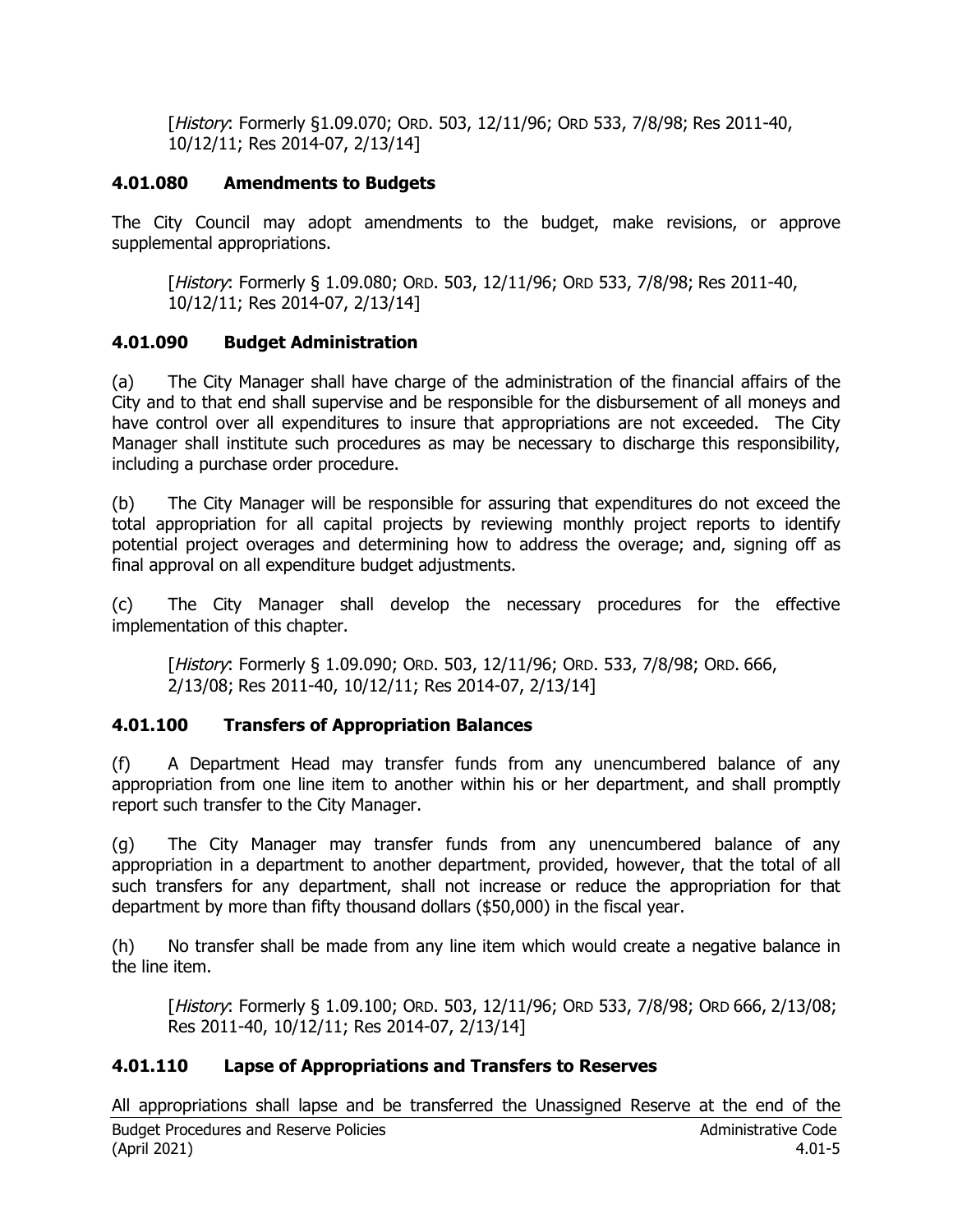budget year to the extent that they shall not have been expended, lawfully encumbered, or placed in another reserve.

[History: Formerly § 1.09.110; ORD. 503, 12/11/96; ORD. 533, 7/8/98; Res 2011-40, 10/12/11; Res 2014-07, 2/13/14]

### **4.01.120 Appropriation Limitations**

The budget adopted shall not exceed the appropriation limit for the budget year. The total expenditures for each fund must be balanced with estimated revenues, a transfer from reserves, and other available resources for that fund.

[History: Formerly § 1.09.120; ORD. 503, 12/11/96; ORD. 533, 7/8/98; Res 2011-40, 10/12/11; Res 2014-07, 2/13/14]

#### **4.01.130 Other Limitations**

(a) All expenditures of funds shall comply with all other Town ordinances, including the Town's Purchasing Ordinance. All capital outlays shall be approved by the City Council. The cancellation (without completion) of a capital outlay must also be approved by the City Council.

(b) No expenditures at the department level shall exceed the Approved or Amended Budget, by fund.

(c) Projected deficiencies in any department by fund must be corrected by:

- (1) An inter-departmental appropriation transfer; or
- (2) An appropriation transfer from Reserves.

(d) If additional funds are not available to correct a projected deficiency, the City Manager shall take such steps necessary to reduce expenditures in said department, including a freeze on filling vacant positions or restrictions on purchase orders.

(e) The City Council shall act on any projected fund deficits prior to the close of the Fiscal Year.

[History: Formerly § 1.09.130; ORD. 503, 12/11/96; ORD. 533, 7/8/98; ORD 666, 2/13/08; Res 2011-40, 10/12/11; Res 2014-07, 2/13/14]

#### **Division 3: Governmental Fund Reserves**

#### **4.01.140 Purposes**

The Town will establish and maintain reserve balances to:

(a) Guard its citizens against service disruptions in the event of economic uncertainties, local disasters and other financial hardships;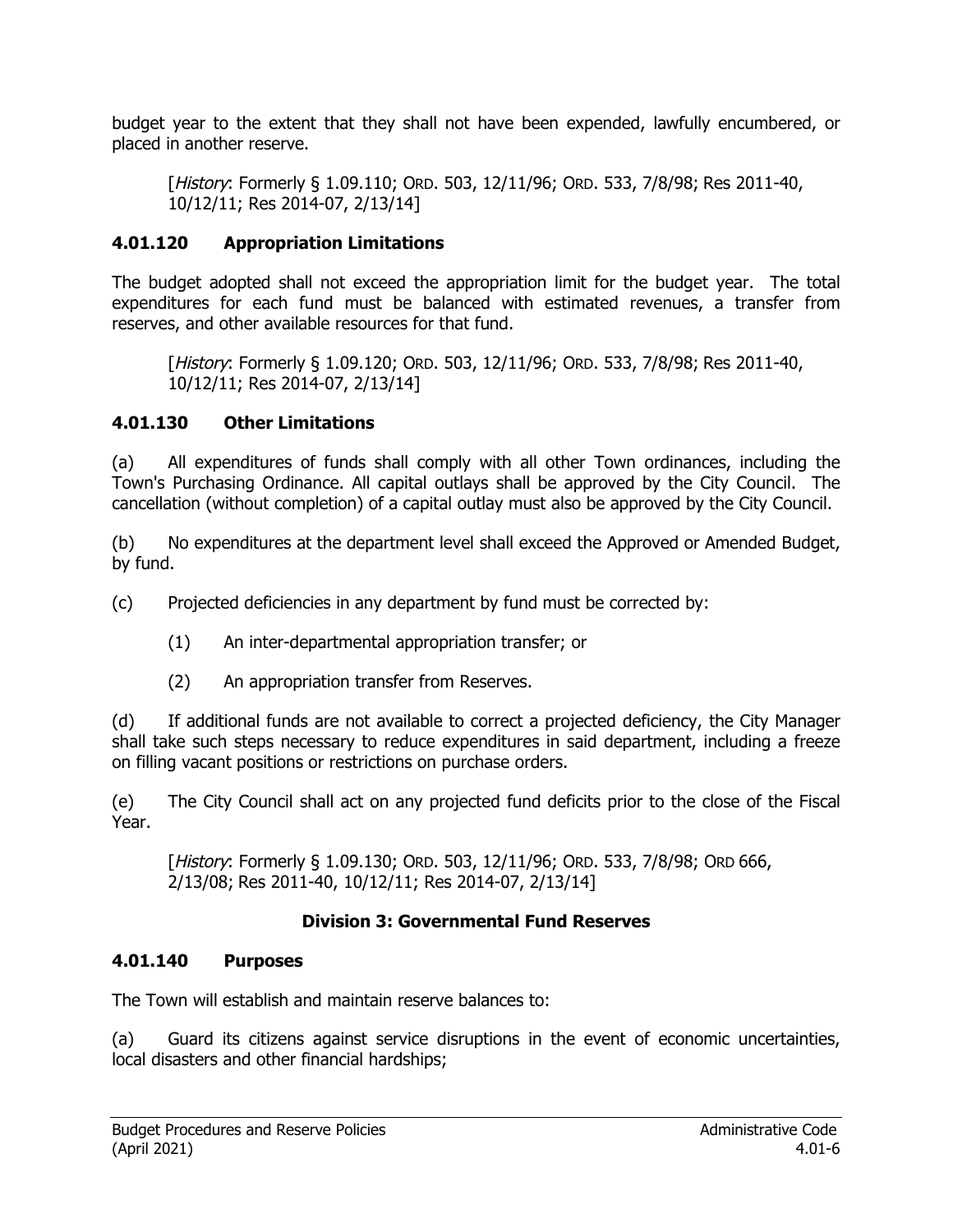(b) Provide for fluctuations in revenues and expenditures while ensuring adequate cash flow;

(c) Enable the Town to implement innovative opportunities for the betterment of the community;

(d) Demonstrate continued credit worthiness to bond rating agencies and the financial community, and

(e) Reduce future unfunded liabilities.

[History: Formerly § 1.09.140; Res 2011-40, 10/12/11; Res 2014-07, 2/13/14; Res 2018-47, 10/24/18; Res. 2021-007, 4/14/21]

### **4.01.150 Governmental Fund Reserve Policy**

(a) The Town's Governmental Fund shall contain reserves, which shall be classified as Nonspendable Fund Balance, Restricted Fund Balance, Committed Reserve, Assigned Reserve, or Unassigned Reserve. The Town shall maintain minimum reserve balances according to the requirements set forth in this section.

(b) The Nonspendable Fund Balance shall be maintained in an amount as required by law and Generally Accepted Accounting Principles (GAAP).

- (c) Restricted Fund Balance shall be maintained as follows:
	- (1) The Other Post-Employment Benefit (OPEB) Trust must comply with IRC Code Section 115. The Trust Balance shall be restricted to the purpose of paving or reimbursing the Town for retirees' medical and dental costs. The OPEB Trust shall be part of the budget stabilization strategy and may be utilized to offset rising OPEB costs as directed by the City Council. The OPEB Trust Balance must be maintained in a separate fund account from General Fund. The intent is that the OPEB Trust reach 100% funded status.
	- (2) The Budget Stabilization Pension Trust, separate from the CalPERS pension trust, must comply with Internal Revenue Code Section 115. The Trust Balance shall be restricted to pay or reimburse the Town for pension contributions to CalPERS. Eligible pension payment or reimbursement shall include normal cost, unfunded liabilities, and supplemental contribution. The Trust Balance must be maintained in a separate fund account from General Fund. The intent is that the Trust reach 100% funded status.
	- (3) The Town may have other restricted funds as required by law, contract, and GAAP.
- (d) Committed Reserves shall be maintained as follows: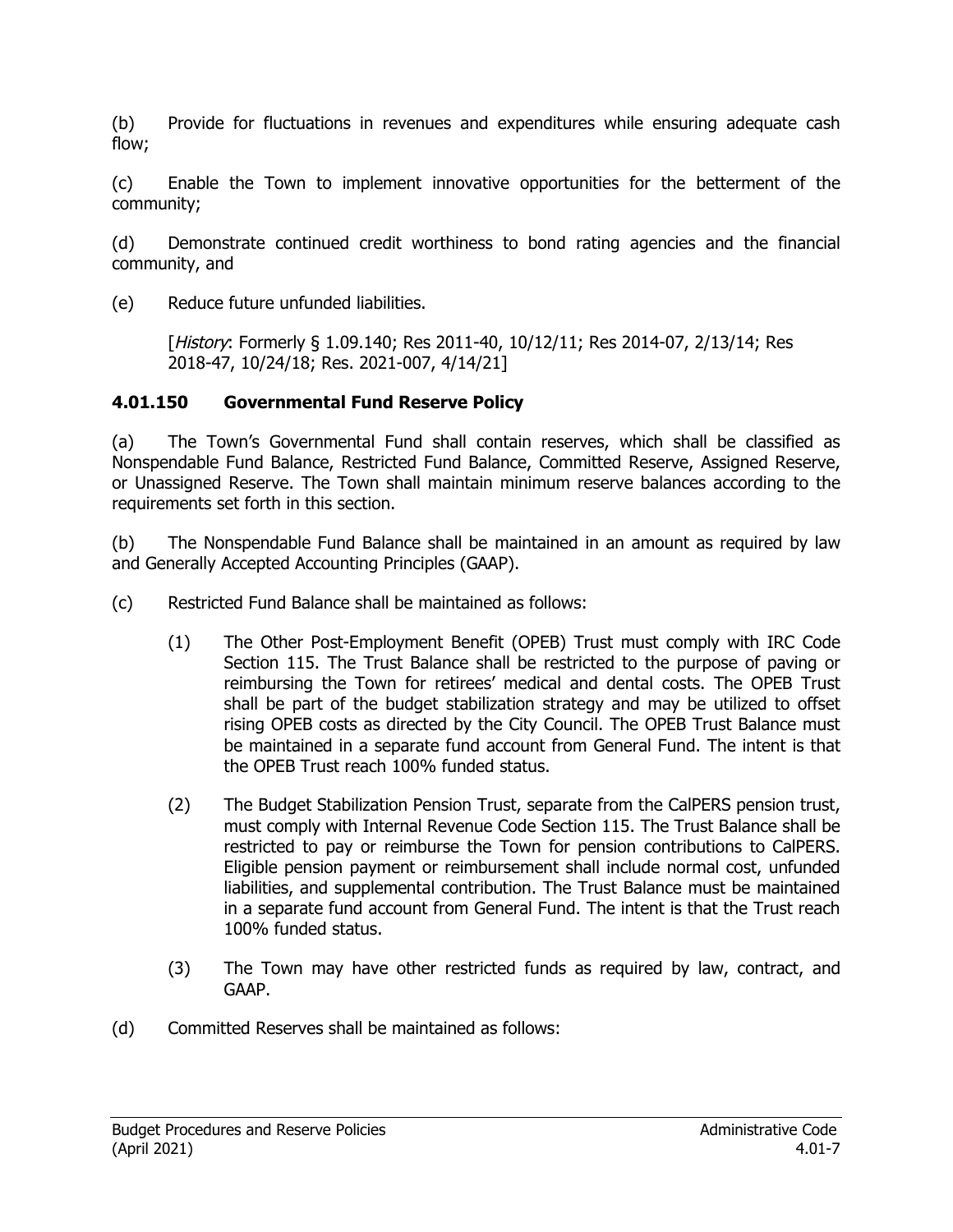- (1) There shall be a Debt Reduction Reserve, in an amount reasonably estimated to pay the Town's debt service (principal plus interest) on any outstanding, longterm debt instruments, including Certificates of participation, for two years;
- (2) There shall be a Budget Stabilization Reserve, in an amount sufficient to ensure continuity of operations in the event of a severe economic downturn, which amount is hereby determined to be one hundred percent (100%), rounded to the nearest \$100,000, of the General Fund expenditures for the prior fiscal year, excluding appropriations toward accrued leave payout due to employment separation and two years of pension and OPEB contributions;
- (3) There shall be an Accrued Leave Reserve committed for vacation, management, floating holidays, and comp-time payout (and sick leave when related to retirement) when an employee separates from the Town. The amount committed will be determined as part of the budget process, but shall be no less than 2% of regular payroll until the reserve total is 80% of the audited compensated absence liability in the prior fiscal year; and
- (4) There may be other committed fund balances, as approved by the City Council that shall be maintained in accordance with Council's direction.
- (e) Assigned Reserves shall be maintained as follows:
	- (1) There shall be a Litigation Reserve, in the amount of \$100,000, to pay the Town's costs and attorneys' fees necessary for the initiation or defense of new litigation authorized by the City Council after adoption of a budget for the fiscal year in which the litigation commenced; and
	- (2) There shall be an Insurance Reserve, in the amount of \$100,000, to pay for any deductibles charged to the Town by its insurance carrier(s) not accounted for in the adopted budget; and
	- (3) There shall be a Disaster Response and Recovery Reserve, in the amount of \$750,000, to pay the Town's costs of emergency repairs to or replacements of parts of the Town infrastructure damaged by any natural or man-made disaster, or to abate or prevent further damage to life or property; and
	- (4) There shall be a Capital Improvement Reserve in the Capital Improvement Fund to be assigned to capital projects, as approved by the City Council as part of the budget process. The minimum annual contribution shall be \$500,000, for a total reserve of up to \$8,000,000 or as directed by the City Council; and
	- (5) There may be other assigned fund balances, as approved by the City Council that shall be maintained in accordance with Council's direction.

(f) The Unassigned Reserve shall consist of the balance of all amounts not otherwise expended, encumbered, or reserved.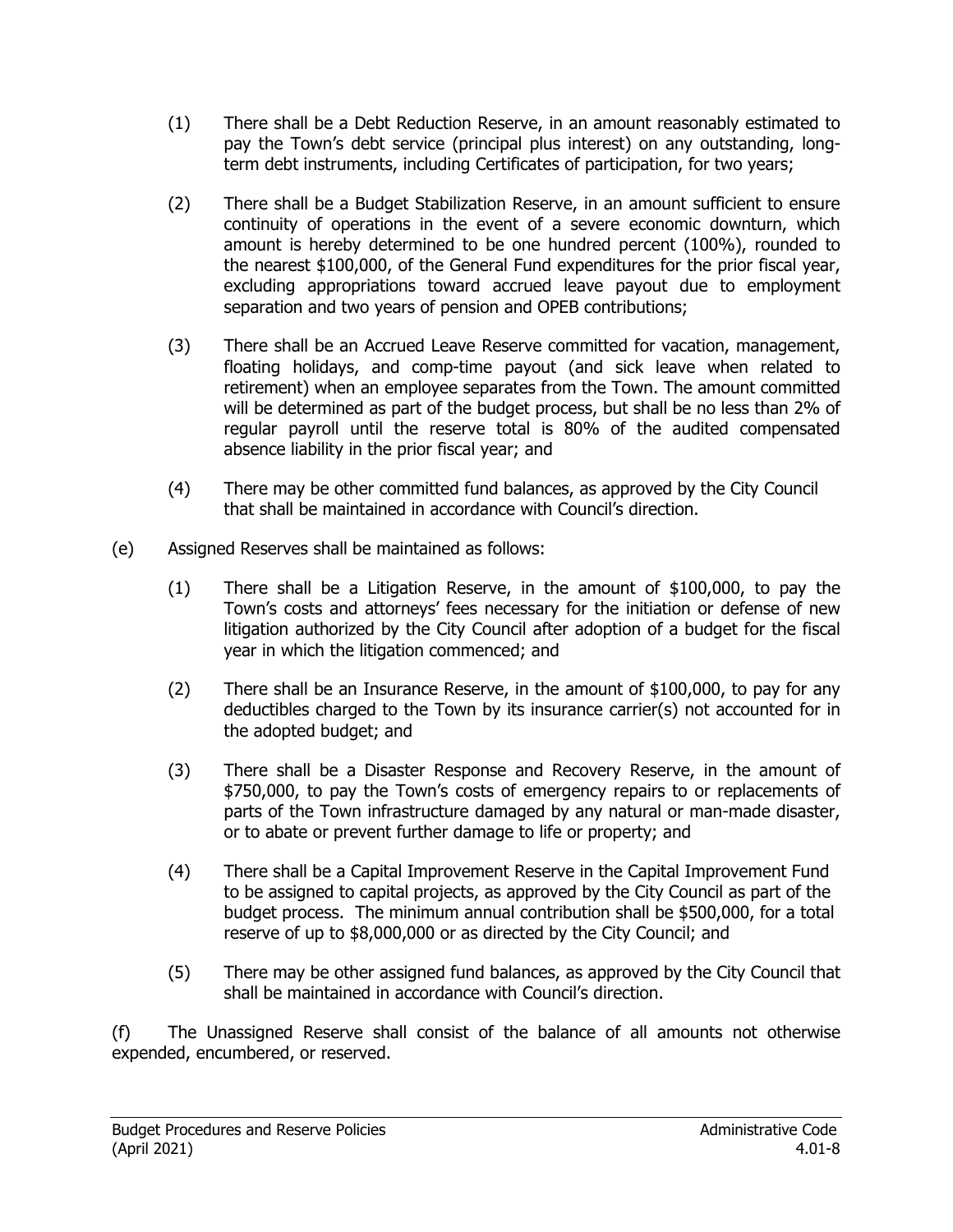[History: Formerly § 1.09.150; ORD. 503, 12/11/96; ORD. 533, 7/8/98; Res 2011-40, 10/12/11; Res 2014-07, 2/13/14; Res 2014-26, 5/14/14; Res 2018-47, 10/24/18; Res 2021-07, 4/14/21]

## **4.01.160 Use, Transfer and Replenishment of Restricted Reserves**

(a) The use of all restricted funds must comply with legal stipulations applicable to the fund and approved by the City Council. Balances must be maintained separately and are not transferable.

(b) The Pension Trust shall be replenished annually and in the amount equal to the difference between the CalPERS discount rate and the calculated annual contribution based on 6% discount rate or as directed by the City Council during an economic recession and depression.

[History: Formerly § 1.09.160; Res 2011-40, 10/12/11; Res 2014-07, 2/13/14; Res 2018-47, 10/24/18; Res 2021-07, 4/14/21]

## **4.01.170 Use, Transfer and Replenishment of Committed Reserves**

(a) The use, transfer, and replenishment of committed reserves and fund balances requires City Council approval as part of an open and public meeting.

(b) Debt Reduction Reserve and Budget Stabilization Reserve shall not be replenished without express approval of the City Council given at an open and public meeting.

(c) Accrued Leave Liability Reserve shall be replenished annually at 2% of regular payroll and as approved by the City Council as part of the budget process. The Reserve shall be used to pay for accrued leave payout at separation of employment. Sick leave payout is only eligible at retirement in accordance to Colma Administrative Code Subchapter 3.06 and corresponding Memorandums of Understanding.

[History: Formerly § 1.09.170; Res 2011-40, 10/12/11; Res 2014-07, 2/13/14; Res 2018-47, 10/24/18; Res 2021-07, 4/14/21]

### **4.01.180 Transfer and Replenishment of Unassigned Reserve**

(a) The City Manager may transfer funds from the Unassigned Reserve to any department, program or other fund, provided, however, that the total of all such transfers for any department, program or fund shall not increase or reduce the appropriation for that department by more than fifty thousand dollars (\$50,000) in the fiscal year.

(b) Except as provided in the preceding paragraph (a), no transfer shall be made from the Unassigned Reserve without express approval of the City Council given at an open and public meeting.

(c) All appropriations that have not been expended, lawfully encumbered, or placed in another reserve, and all surplus revenues as of June 30 shall be placed in the Unassigned Reserve.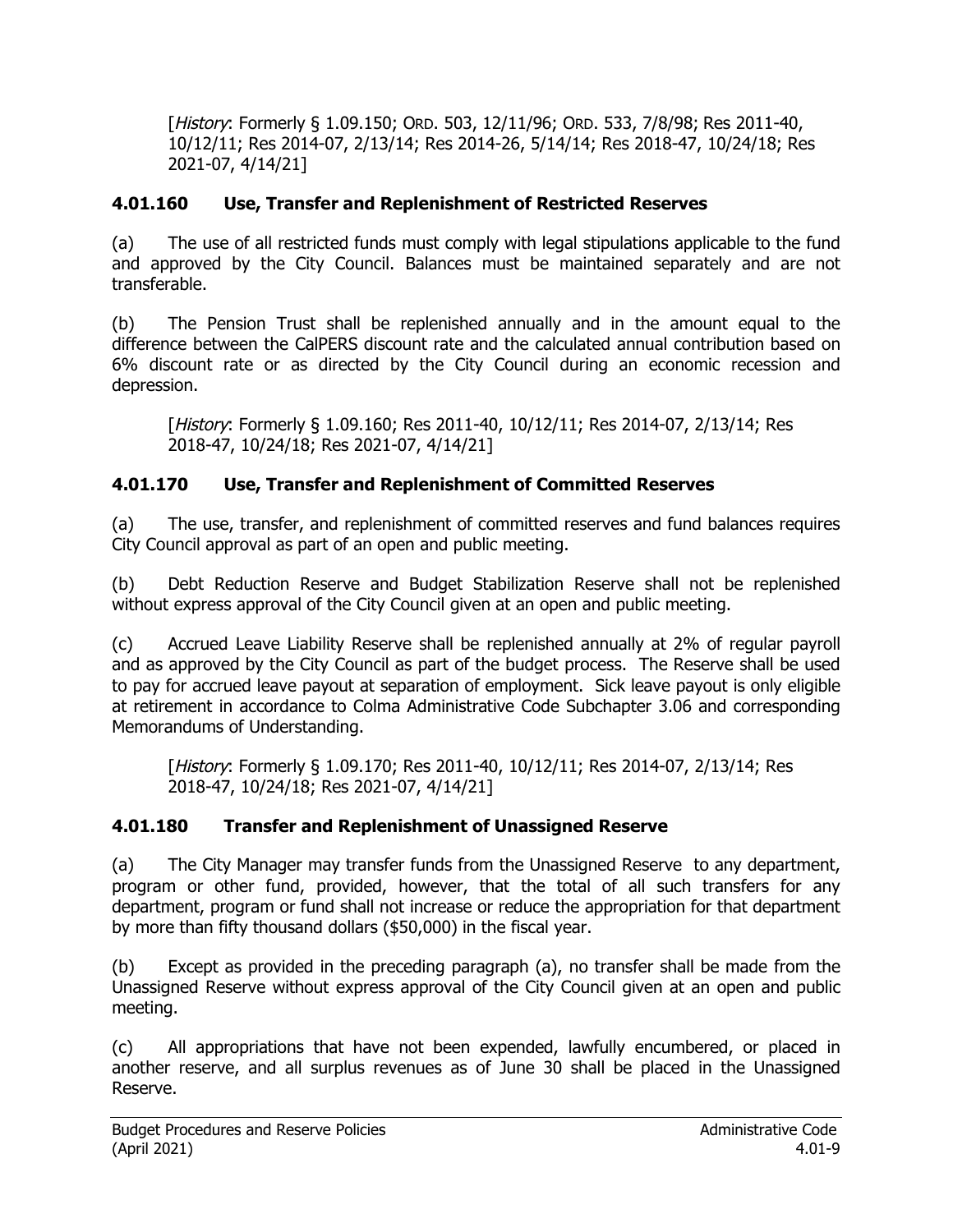[History: Formerly § 1.09.180; ORD. 503, 12/11/96; ORD. 533, 7/8/98; Res 2011-40, 10/12/11; Res 2014-07, 2/13/14]

## **4.01.190 Annual Surplus**

(a) In the years the Town experiences a General Fund surplus, the Town shall allocate the excess to replenish reserve requirements in the following order:

- (1) Replenish Budget Stabilization Reserve up to 100% of the non-pension and non-OPEB General Fund expenditure in the prior fiscal year, if needed;
- (2) Contribute up to 10% of surplus to Accrued Leave Liability Reserve to reach the 80% funded status;
- (3) Allocate 25% of General Fund surplus to Capital Improvement Fund (31); and
- (4) Allocate 50% of General Fund surplus to reduce unfunded OPED and Pension liabilities per City Council direction, including additional contributions to OPEB and Pension trusts and supplemental payment to CalPERS.

[History: Res 2021-07, 4/14/21]

### **Division 4: Reports**

### **4.01.200 Monthly Reports**

The City Manager shall file with the City Council monthly reports on the appropriation status and revenue receipts and shall advise the City Council of significant deviations from the adopted budget.

[History: Formerly § 1.09.190; ORD. 503, 12/11/96; ORD. 533, 7/8/98; Res 2011-40, 10/12/11; Res 2014-07, 2/13/14, Res 2021-07, 4/14/21]

## **4.01.210 Mid-year Review**

Each fiscal year, the City Manager shall submit to the City Council a mid-year review regarding the Town's fiscal performance, fund availability and department needs and accomplishments. Potential overages and the use of potential savings should be compiled in a report and presented to the City Council for consideration.

[History: Formerly § 1.09.200; ORD. 503, 12/11/96; ORD. 533, 7/8/98; ORD. 666, 2/13/08; Res 2011-40, 10/12/11; Res 2014-07, 2/13/14; Res 2021-07, 4/14/21]

## **4.01.220 Report on Reserve Levels**

- (a) The City Manager shall report on the reserve levels to the City Council as follows:
	- (1) During the annual budget adoption process, the City Manager shall project the ending reserve levels; and